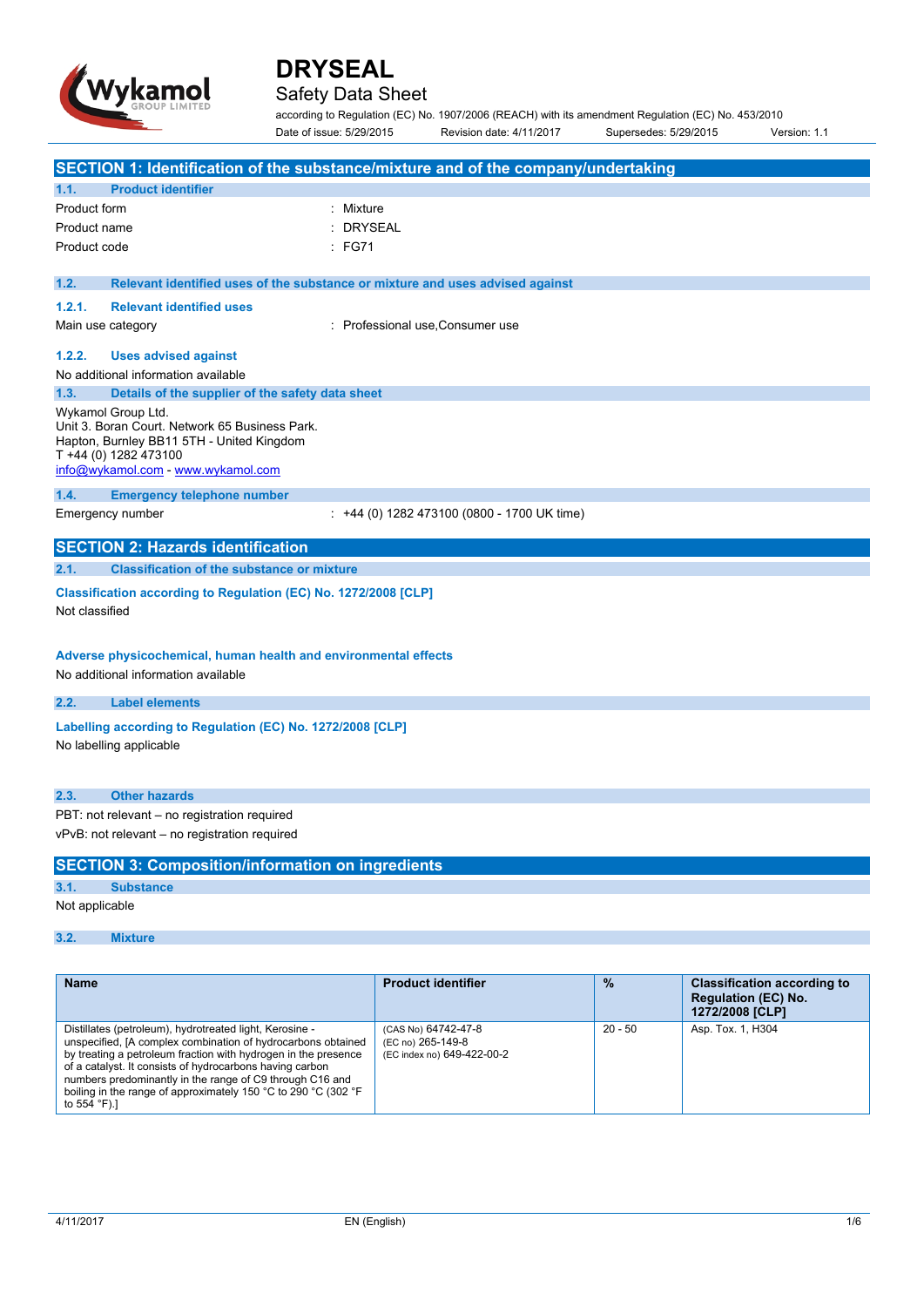## Safety Data Sheet

according to Regulation (EC) No. 1907/2006 (REACH) with its amendment Regulation (EC) No. 453/2010

| Naphtha (petroleum), hydrotreated heavy, Low boiling point<br>hydrogen treated naphtha, [A complex combination of<br>hydrocarbons obtained by treating a petroleum fraction with<br>hydrogen in the presence of a catalyst. It consists of<br>hydrocarbons having carbon numbers predominantly in the<br>range of C6 through C13 and boiling in the range of<br>approximately 65 $^{\circ}$ C to 230 $^{\circ}$ C (149 $^{\circ}$ F to 446 $^{\circ}$ F).]<br>(Note P) | (CAS No) 64742-48-9<br>(EC no) 265-150-3<br>(EC index no) 649-327-00-6 | $5 - 20$ | Carc. 1B. H350<br>Muta. 1B, H340<br>Asp. Tox. 1, H304 |
|------------------------------------------------------------------------------------------------------------------------------------------------------------------------------------------------------------------------------------------------------------------------------------------------------------------------------------------------------------------------------------------------------------------------------------------------------------------------|------------------------------------------------------------------------|----------|-------------------------------------------------------|
|------------------------------------------------------------------------------------------------------------------------------------------------------------------------------------------------------------------------------------------------------------------------------------------------------------------------------------------------------------------------------------------------------------------------------------------------------------------------|------------------------------------------------------------------------|----------|-------------------------------------------------------|

Note P : The classification as a carcinogen or mutagen need not apply if it can be shown that the substance contains less than 0,1 % w/w benzene (EINECS No 200-753-7). When the substance is not classified as a carcinogen at least the precautionary statements (P102-)P260-P262- P301 + P310-P331 (Table 3.1) or the S-phrases (2-)23-24-62 (Table 3.2) shall apply. This note applies only to certain complex oil-derived substances in Part 3.

Full text of H-phrases: see section 16

|        | <b>SECTION 4: First aid measures</b>                                       |                                                                                                                                                                                                      |
|--------|----------------------------------------------------------------------------|------------------------------------------------------------------------------------------------------------------------------------------------------------------------------------------------------|
| 4.1.   | <b>Description of first aid measures</b>                                   |                                                                                                                                                                                                      |
|        | First-aid measures general                                                 | Never give anything by mouth to an unconscious person. If you feel unwell, seek medical<br>advice (show the label where possible).                                                                   |
|        | First-aid measures after inhalation                                        | Allow victim to breathe fresh air. Allow the victim to rest.                                                                                                                                         |
|        | First-aid measures after skin contact                                      | Remove affected clothing and wash all exposed skin area with mild soap and water, followed<br>by warm water rinse.                                                                                   |
|        | First-aid measures after eye contact                                       | Rinse immediately with plenty of water. Obtain medical attention if pain, blinking or redness<br>persist.                                                                                            |
|        | First-aid measures after ingestion                                         | : Rinse mouth. Do NOT induce vomiting. Obtain emergency medical attention.                                                                                                                           |
| 4.2.   | Most important symptoms and effects, both acute and delayed                |                                                                                                                                                                                                      |
|        | Symptoms/injuries                                                          | : Not expected to present a significant hazard under anticipated conditions of normal use.                                                                                                           |
| 4.3.   | Indication of any immediate medical attention and special treatment needed |                                                                                                                                                                                                      |
|        | No additional information available                                        |                                                                                                                                                                                                      |
|        | <b>SECTION 5: Firefighting measures</b>                                    |                                                                                                                                                                                                      |
| 5.1.   | <b>Extinguishing media</b>                                                 |                                                                                                                                                                                                      |
|        | Suitable extinguishing media                                               | : Foam. Dry powder. Carbon dioxide. Water spray. Sand.                                                                                                                                               |
|        | Unsuitable extinguishing media                                             | : Do not use a heavy water stream.                                                                                                                                                                   |
| 5.2.   | Special hazards arising from the substance or mixture                      |                                                                                                                                                                                                      |
|        | No additional information available                                        |                                                                                                                                                                                                      |
| 5.3.   | <b>Advice for firefighters</b>                                             |                                                                                                                                                                                                      |
|        | Firefighting instructions                                                  | : Use water spray or fog for cooling exposed containers. Exercise caution when fighting any                                                                                                          |
|        |                                                                            | chemical fire. Prevent fire-fighting water from entering environment.                                                                                                                                |
|        | Protection during firefighting                                             | Do not enter fire area without proper protective equipment, including respiratory protection.                                                                                                        |
|        | <b>SECTION 6: Accidental release measures</b>                              |                                                                                                                                                                                                      |
| 6.1.   | Personal precautions, protective equipment and emergency procedures        |                                                                                                                                                                                                      |
| 6.1.1. | For non-emergency personnel                                                |                                                                                                                                                                                                      |
|        | Emergency procedures                                                       | : Evacuate unnecessary personnel.                                                                                                                                                                    |
| 6.1.2. | For emergency responders                                                   |                                                                                                                                                                                                      |
|        | Protective equipment                                                       | Equip cleanup crew with proper protection.                                                                                                                                                           |
|        | <b>Emergency procedures</b>                                                | If spilled, may cause the floor to be slippery. Ventilate area.                                                                                                                                      |
| 6.2.   | <b>Environmental precautions</b>                                           |                                                                                                                                                                                                      |
|        |                                                                            | Prevent entry to sewers and public waters. Notify authorities if liquid enters sewers or public waters.                                                                                              |
| 6.3.   | Methods and material for containment and cleaning up                       |                                                                                                                                                                                                      |
|        | Methods for cleaning up                                                    | Soak up spills with inert solids, such as clay or diatomaceous earth as soon as possible. Collect<br>spillage. Store away from other materials.                                                      |
| 6.4.   | <b>Reference to other sections</b>                                         |                                                                                                                                                                                                      |
|        | See Heading 8. Exposure controls and personal protection.                  |                                                                                                                                                                                                      |
|        | <b>SECTION 7: Handling and storage</b>                                     |                                                                                                                                                                                                      |
| 7.1.   | <b>Precautions for safe handling</b>                                       |                                                                                                                                                                                                      |
|        | Precautions for safe handling                                              | Wash hands and other exposed areas with mild soap and water before eating, drinking or<br>smoking and when leaving work. Provide good ventilation in process area to prevent formation<br>of vapour. |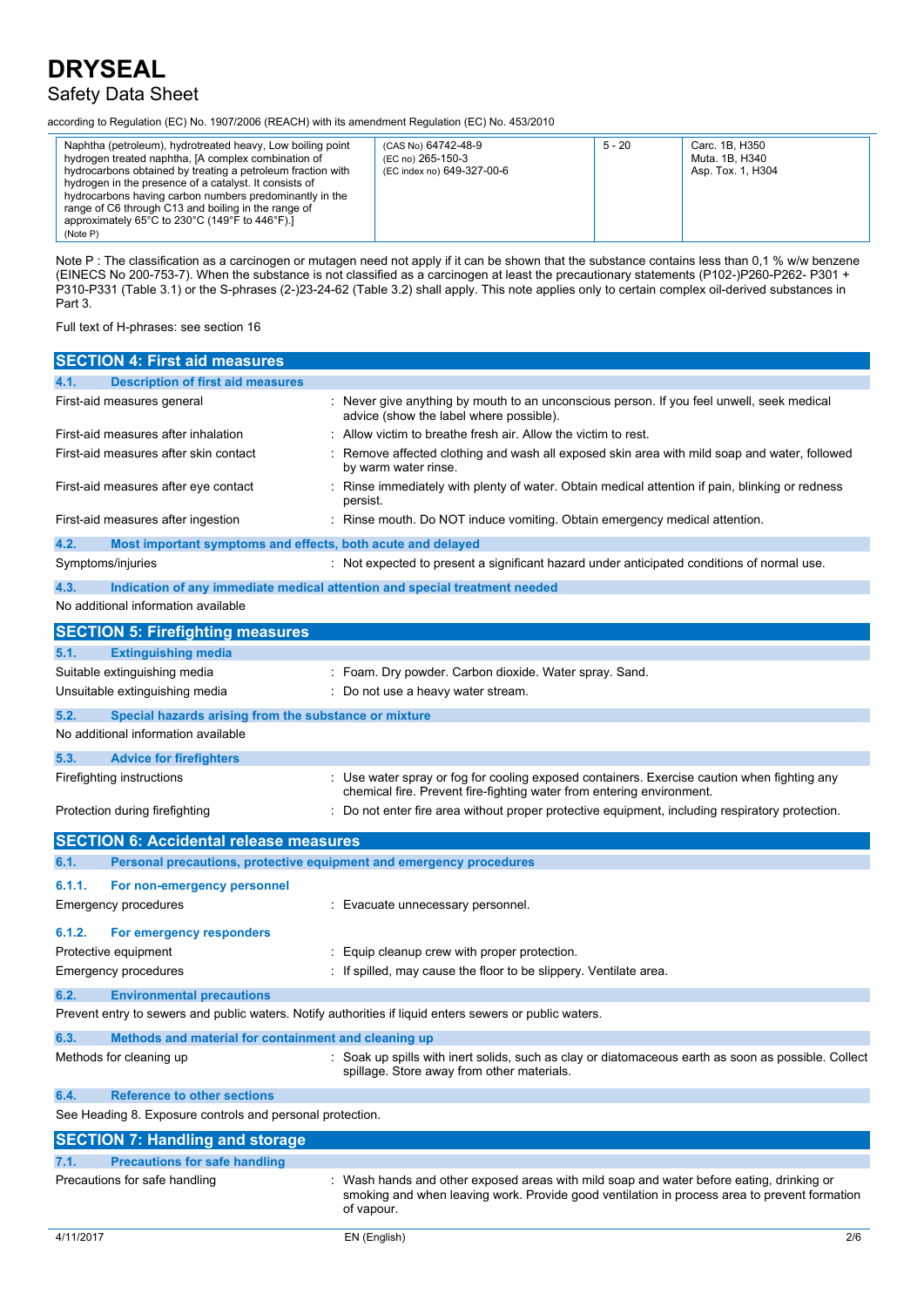# Safety Data Sheet

according to Regulation (EC) No. 1907/2006 (REACH) with its amendment Regulation (EC) No. 453/2010

| 7.2.                                                          | Conditions for safe storage, including any incompatibilities |  |                                                                                                                                                     |
|---------------------------------------------------------------|--------------------------------------------------------------|--|-----------------------------------------------------------------------------------------------------------------------------------------------------|
| Storage conditions                                            |                                                              |  | Keep only in the original container in a cool, well ventilated place away from : Keep away from<br>children. Keep container closed when not in use. |
|                                                               | Incompatible products                                        |  | : Keep away from. Oxidizing agent. Strong acids. Strong bases.                                                                                      |
|                                                               | Incompatible materials                                       |  | : Sources of ignition. Direct sunlight.                                                                                                             |
| 7.3.                                                          | Specific end use(s)                                          |  |                                                                                                                                                     |
| See technical instructions for use of this substance/mixture. |                                                              |  |                                                                                                                                                     |

### **SECTION 8: Exposure controls/personal protection**

### **8.1. Control parameters**

No additional information available

#### **8.2. Exposure controls**

## **Personal protective equipment:**

Avoid all unnecessary exposure.

#### **Materials for protective clothing:**

Wear suitable protective clothing and gloves

#### **Hand protection:**

Wear protective gloves

#### **Eye protection:**

Chemical goggles or safety glasses

#### **Skin and body protection:**

Wear suitable protective clothing

## **Respiratory protection:**

Wear appropriate mask



#### **Other information:**

Do not eat, drink or smoke during use.

| <b>SECTION 9: Physical and chemical properties</b>            |                                   |  |
|---------------------------------------------------------------|-----------------------------------|--|
| Information on basic physical and chemical properties<br>9.1. |                                   |  |
| Physical state                                                | $:$ Liquid                        |  |
| Appearance                                                    | : Paste.                          |  |
| Colour                                                        | Off White.                        |  |
| Odour                                                         | : Sweet.                          |  |
| Odour threshold                                               | : No data available               |  |
| рH                                                            | $: 5.5 - 6.5$                     |  |
| Relative evaporation rate (butylacetate=1)                    | : No data available               |  |
| Melting point                                                 | No data available                 |  |
| Freezing point                                                | : No data available               |  |
| Boiling point                                                 | : No data available               |  |
| Flash point                                                   | $: 75 °C$ ISO 2592                |  |
| Auto-ignition temperature                                     | 375 °C DIN 51794                  |  |
| Decomposition temperature                                     | : No data available               |  |
| Flammability (solid, gas)                                     | Non flammable.                    |  |
| Vapour pressure                                               | : No data available               |  |
| Relative vapour density at 20 °C                              | No data available                 |  |
| Relative density                                              | No data available                 |  |
| Density                                                       | 0.8426 g/cm <sup>3</sup> At 25 °C |  |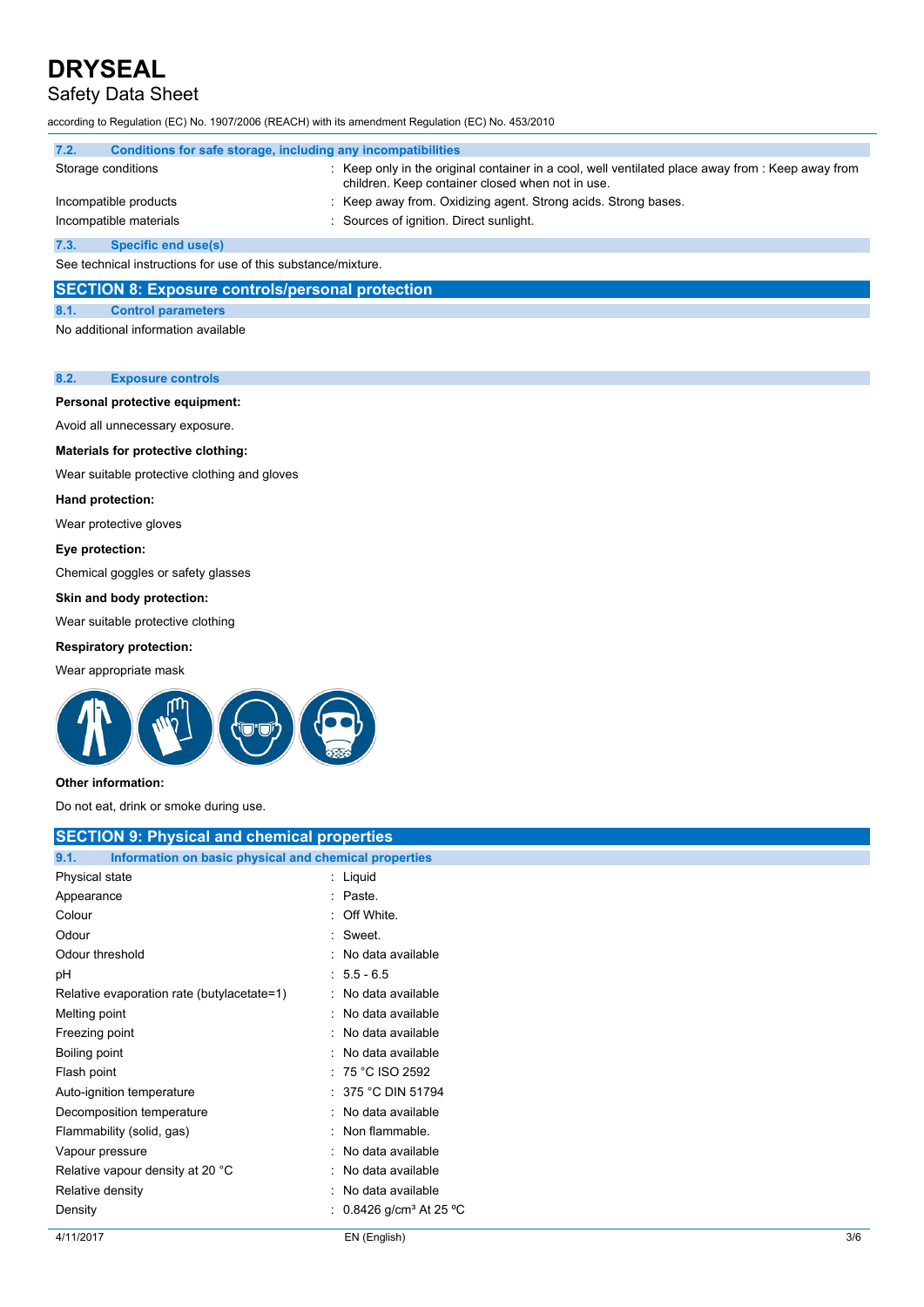# Safety Data Sheet

according to Regulation (EC) No. 1907/2006 (REACH) with its amendment Regulation (EC) No. 453/2010

| Solubility                  | : Emulsifiable.       |
|-----------------------------|-----------------------|
| Log Pow                     | : No data available   |
| Viscosity, kinematic        | : No data available   |
| Viscosity, dynamic          | : No data available   |
| <b>Explosive properties</b> | : No data available   |
| Oxidising properties        | : No data available   |
| Lower explosive limit (LEL) | : $\approx$ 0.6 vol % |
| Upper explosive limit (UEL) | : $\approx$ 7 vol %   |

### **9.2. Other information**

## No additional information available

|       | <b>SECTION 10: Stability and reactivity</b>                                        |  |  |  |  |  |
|-------|------------------------------------------------------------------------------------|--|--|--|--|--|
| 10.1. | <b>Reactivity</b>                                                                  |  |  |  |  |  |
|       | The product is non-reactive under normal conditions of use, storage and transport. |  |  |  |  |  |
| 10.2. | <b>Chemical stability</b>                                                          |  |  |  |  |  |
|       | Stable under normal conditions.                                                    |  |  |  |  |  |
| 10.3. | <b>Possibility of hazardous reactions</b>                                          |  |  |  |  |  |
|       | None under normal use.                                                             |  |  |  |  |  |
| 10.4. | <b>Conditions to avoid</b>                                                         |  |  |  |  |  |
|       | Direct sunlight. Extremely high or low temperatures.                               |  |  |  |  |  |
| 10.5. | Incompatible materials                                                             |  |  |  |  |  |
|       | Strong acids. Strong bases.                                                        |  |  |  |  |  |
| 10.6. | <b>Hazardous decomposition products</b>                                            |  |  |  |  |  |

Carbon monoxide. Carbon dioxide.

| <b>SECTION 11: Toxicological information</b>           |                                                                     |  |
|--------------------------------------------------------|---------------------------------------------------------------------|--|
| 11.1.<br>Information on toxicological effects          |                                                                     |  |
| Acute toxicity                                         | : Not classified                                                    |  |
| Skin corrosion/irritation                              | Not classified<br>$pH: 5.5 - 6.5$                                   |  |
| Additional information                                 | Based on available data, the classification criteria are not met    |  |
| Serious eye damage/irritation                          | Not classified<br>$pH: 5.5 - 6.5$                                   |  |
| Additional information                                 | Based on available data, the classification criteria are not met    |  |
| Respiratory or skin sensitisation                      | Not classified                                                      |  |
| Additional information                                 | Based on available data, the classification criteria are not met    |  |
| Germ cell mutagenicity                                 | Not classified.                                                     |  |
|                                                        | Based on available data, the classification criteria are not met    |  |
| Carcinogenicity                                        | Not classified.                                                     |  |
| Additional information                                 | Based on available data, the classification criteria are not met    |  |
| Reproductive toxicity                                  | Not classified                                                      |  |
| Additional information                                 | Based on available data, the classification criteria are not met    |  |
| Specific target organ toxicity (single exposure)       | : Not classified                                                    |  |
| Additional information                                 | : Based on available data, the classification criteria are not met  |  |
| Specific target organ toxicity (repeated<br>exposure)  | : Not classified                                                    |  |
| Additional information                                 | Based on available data, the classification criteria are not met    |  |
| Aspiration hazard                                      | Not classified                                                      |  |
| Additional information                                 | : Based on available data, the classification criteria are not met  |  |
| Potential adverse human health effects and<br>symptoms | : Based on available data, the classification criteria are not met. |  |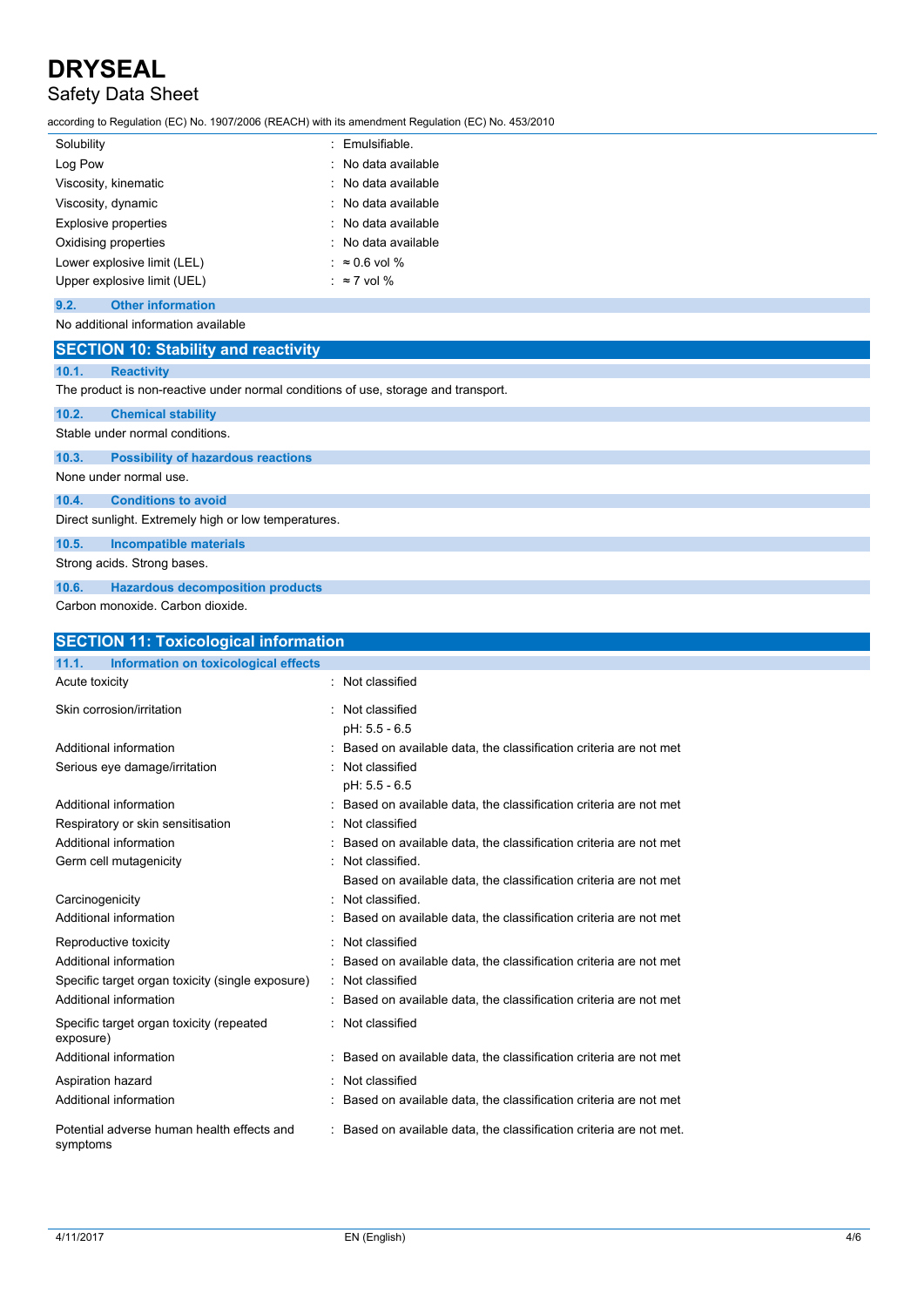# Safety Data Sheet

according to Regulation (EC) No. 1907/2006 (REACH) with its amendment Regulation (EC) No. 453/2010

| <b>SECTION 12: Ecological information</b>          |                                                                                                                           |
|----------------------------------------------------|---------------------------------------------------------------------------------------------------------------------------|
| <b>Toxicity</b><br>12.1.                           |                                                                                                                           |
| Ecology - general                                  | : The product is not considered harmful to aquatic organisms or to cause long-term adverse<br>effects in the environment. |
| <b>Persistence and degradability</b><br>12.2.      |                                                                                                                           |
| <b>DRYSEAL</b>                                     |                                                                                                                           |
| Persistence and degradability                      | Not established.                                                                                                          |
| <b>Bioaccumulative potential</b><br>12.3.          |                                                                                                                           |
| <b>DRYSEAL</b>                                     |                                                                                                                           |
| Bioaccumulative potential                          | Not established.                                                                                                          |
| 12.4.<br><b>Mobility in soil</b>                   |                                                                                                                           |
| No additional information available                |                                                                                                                           |
| 12.5.<br><b>Results of PBT and vPvB assessment</b> |                                                                                                                           |
| <b>DRYSEAL</b>                                     |                                                                                                                           |
| PBT: not relevant – no registration required       |                                                                                                                           |
| vPvB: not relevant - no registration required      |                                                                                                                           |
| <b>Other adverse effects</b><br>12.6.              |                                                                                                                           |
| Additional information                             | : Avoid release to the environment                                                                                        |
| <b>SECTION 13: Disposal considerations</b>         |                                                                                                                           |
| <b>Waste treatment methods</b><br>13.1.            |                                                                                                                           |
| Product/Packaging disposal recommendations         | Dispose in a safe manner in accordance with local/national regulations.                                                   |

Ecology - waste materials **Ecology** - waste materials **interval** : Avoid release to the environment.

#### **SECTION 14: Transport information** In accordance with ADR / RID / IMDG / IATA / ADN

| ill accoluatice with ADIVI IND / IMDO / IATA / ADIV       |  |  |  |  |
|-----------------------------------------------------------|--|--|--|--|
| <b>IMDG</b>                                               |  |  |  |  |
|                                                           |  |  |  |  |
| Not applicable                                            |  |  |  |  |
|                                                           |  |  |  |  |
| Not applicable                                            |  |  |  |  |
|                                                           |  |  |  |  |
| Not applicable                                            |  |  |  |  |
| Not applicable                                            |  |  |  |  |
| 14.4.<br><b>Packing group</b>                             |  |  |  |  |
| Not applicable                                            |  |  |  |  |
|                                                           |  |  |  |  |
| Dangerous for the environment: No<br>Marine pollutant: No |  |  |  |  |
| No supplementary information available                    |  |  |  |  |
|                                                           |  |  |  |  |

### **14.6. Special precautions for user**

#### **- Overland transport**

No data available

#### **- Transport by sea**

No data available

**14.7. Transport in bulk according to Annex II of MARPOL and the IBC Code**

### Not applicable

## **SECTION 15: Regulatory information**

**15.1. Safety, health and environmental regulations/legislation specific for the substance or mixture**

#### **15.1.1. EU-Regulations**

Contains no substances with Annex XVII restrictions Contains no substance on the REACH candidate list

Contains no REACH Annex XIV substances